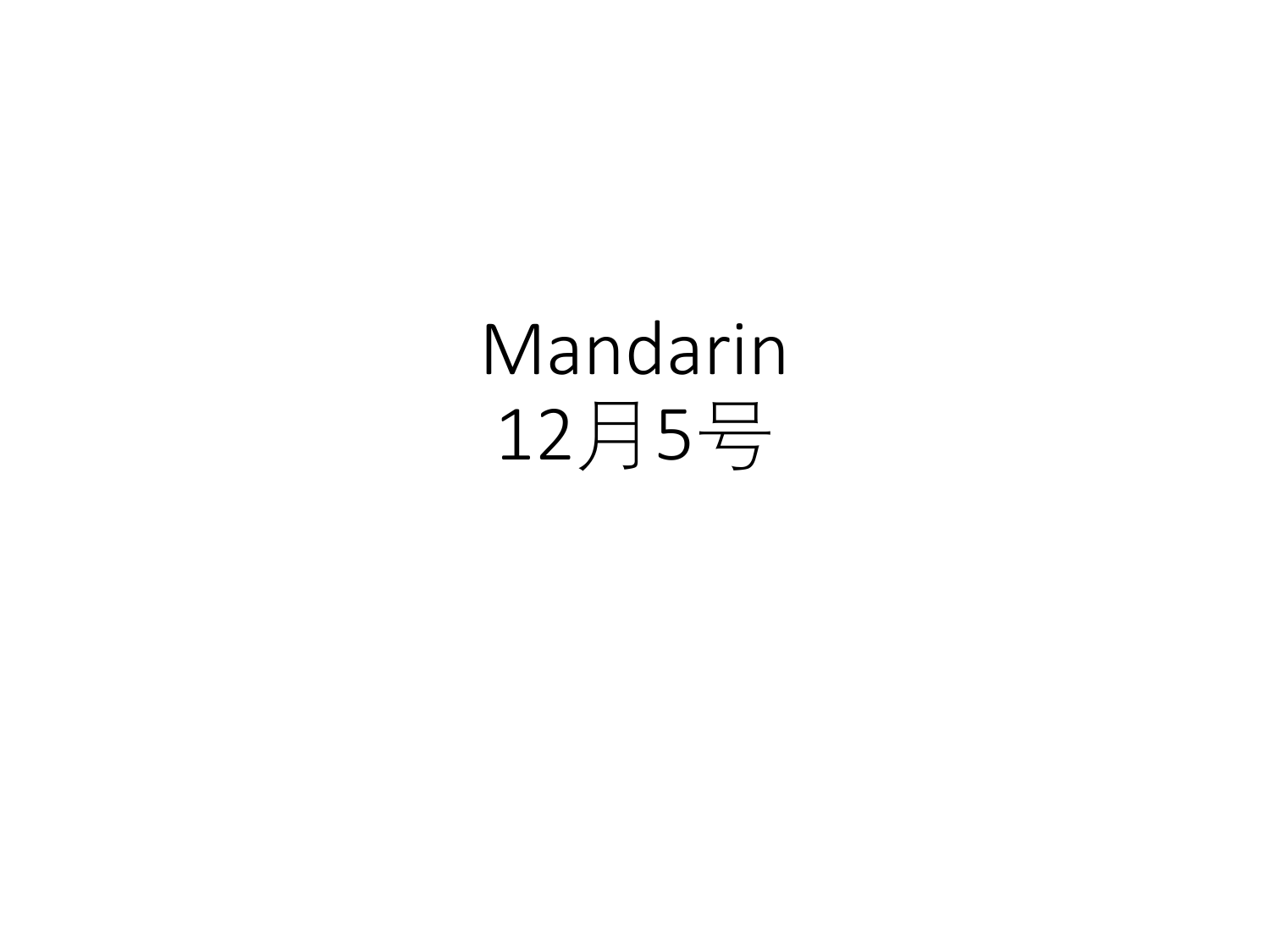## Translate:

- Don't read the newspaper!
- Rest more
- After taking medicine
- The doctor made me do more sport
- Stop watching tv!
- The teacher told me to drink more coffee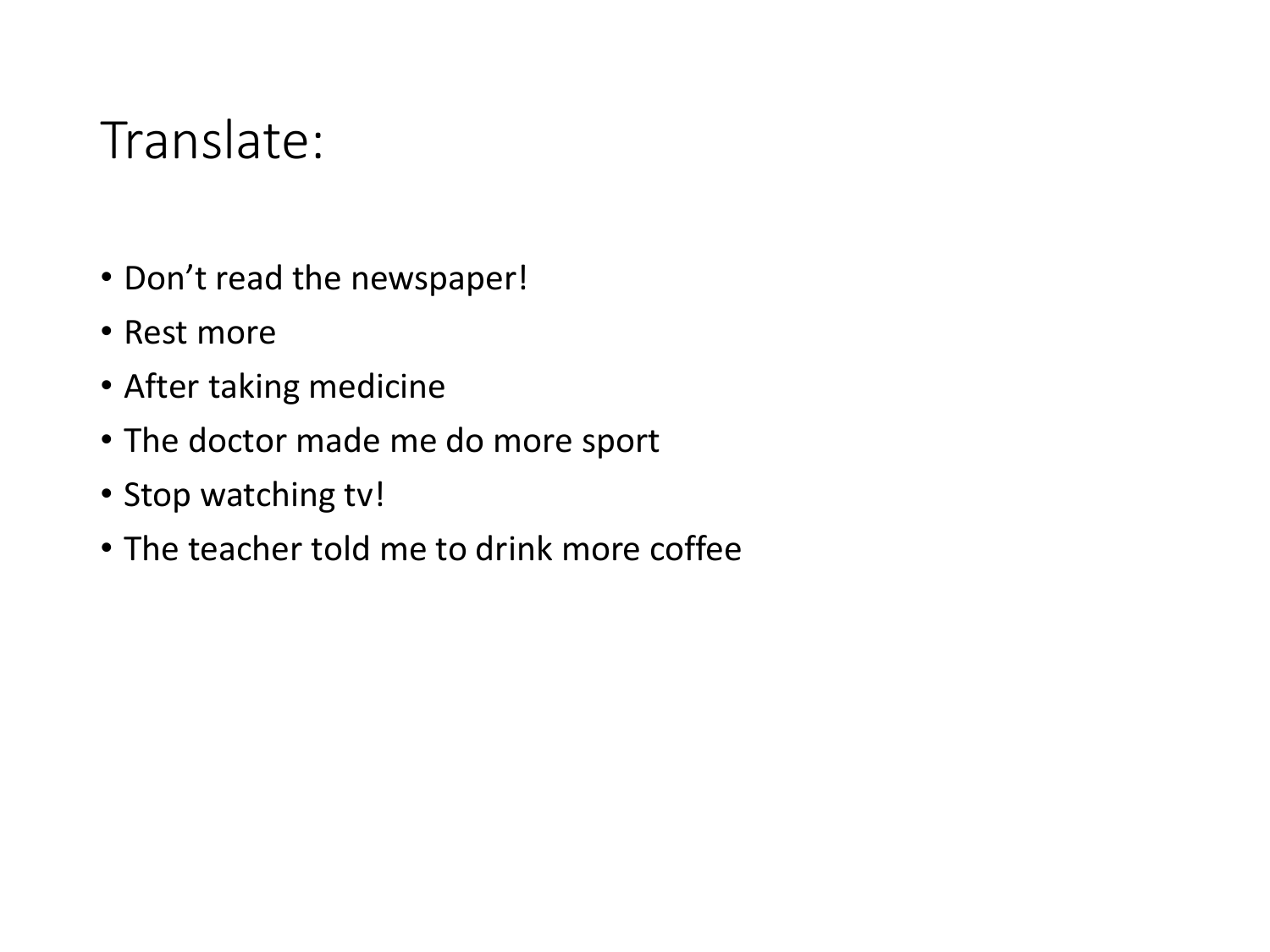## The way of doing something

- 他说得很好
- 我起得很早
- 我睡得也早
- 你睡得不好
- 你写得很清楚
- 说话
- 开车
- 写字
- 学汉语

The 得 MUST come immediately after the verb to convey the manner of the action ie the way in which the verb is 'done'

So what about when you would usually have a noun or noun phrase after the verb? Well in this case there are different things you can do to make sure that the 得 is put in the right position (next to the verb). On the next page you'll find an important way – repeating the verb.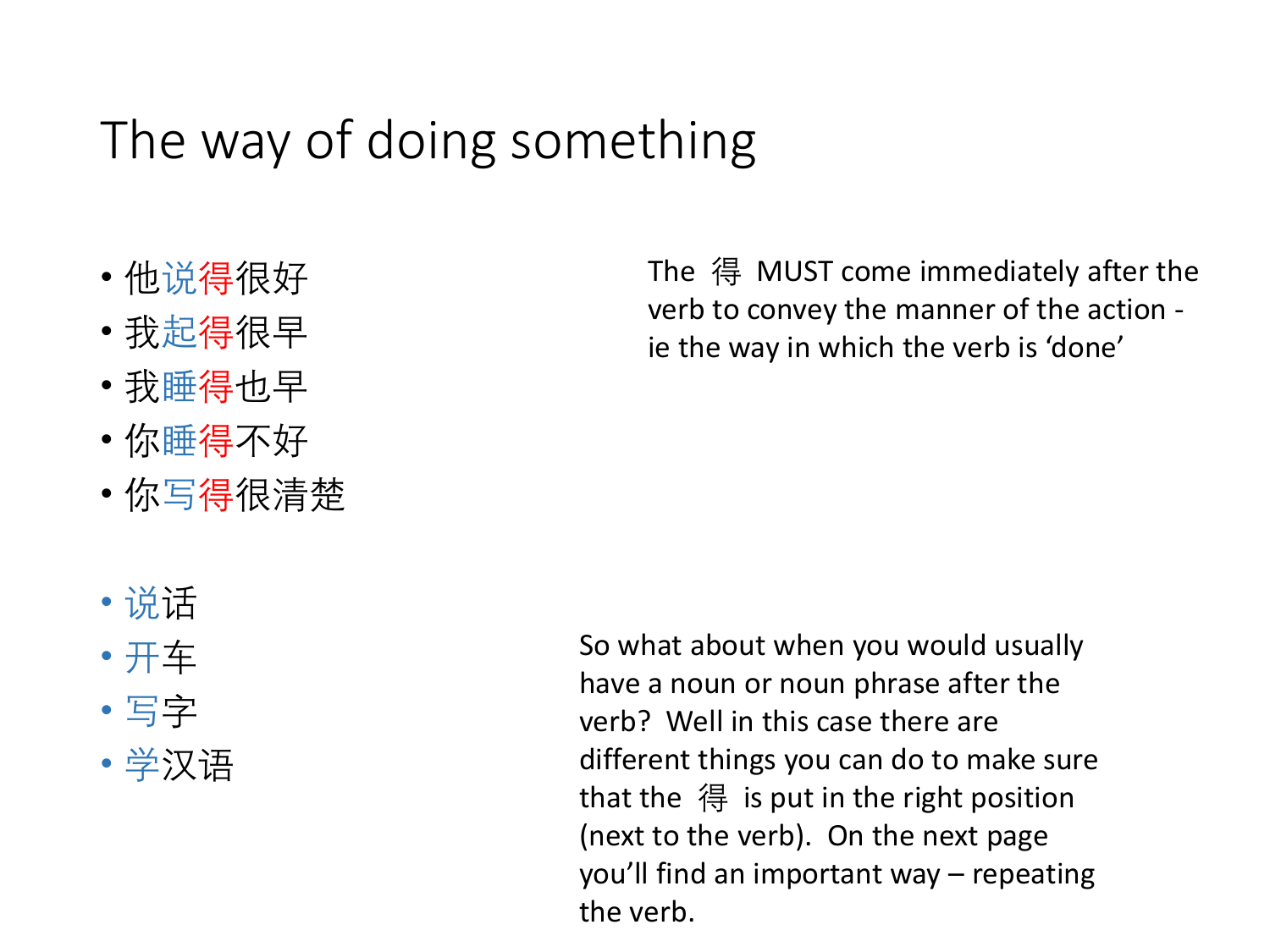Repeating the verb

•我说汉语说得很慢 你说话说得很好 她开车开得很快 姐姐唱歌唱得不好 他们跳舞跳得非常好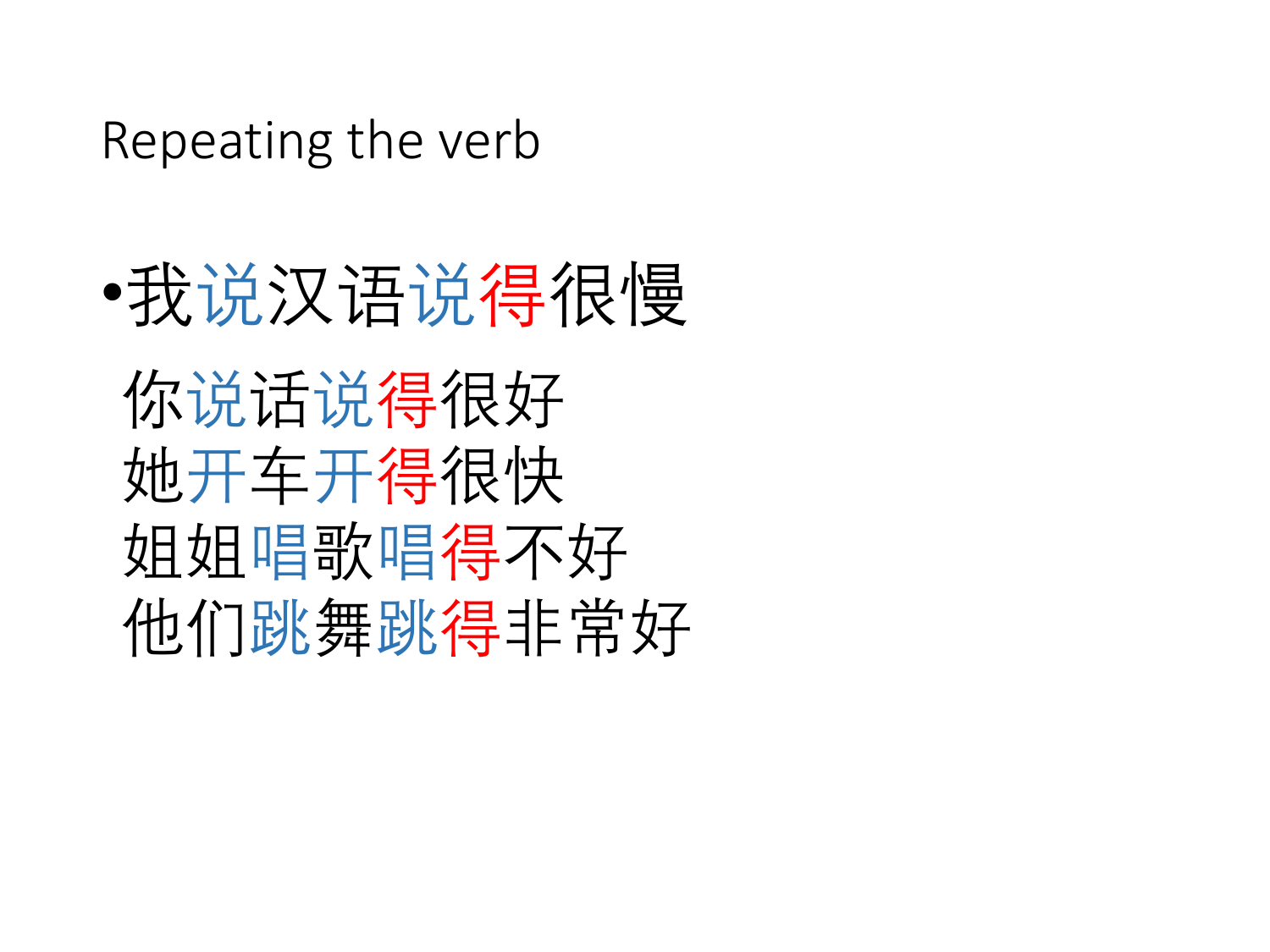作业

- Review these notes and practise your writing as usual.
- Memorise a sentence explaining to a Chinese person how well you speak Chinese. How would you compliment a Chinese person on how well s/he speaks or writes English?
- Read through and practise reading aloud the phrases on the next page